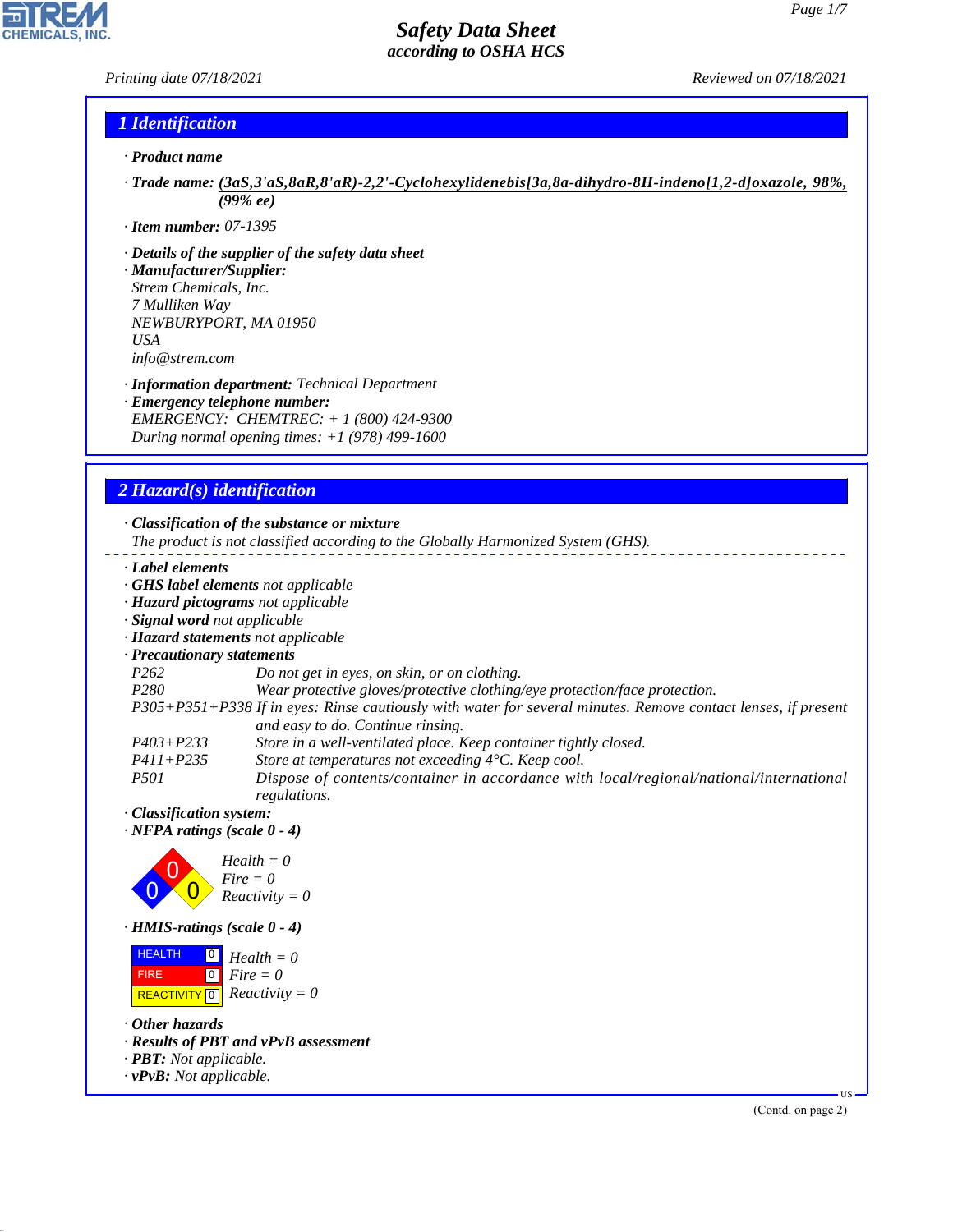*Printing date 07/18/2021 Reviewed on 07/18/2021*

*Trade name: (3aS,3'aS,8aR,8'aR)-2,2'-Cyclohexylidenebis[3a,8a-dihydro-8H-indeno[1,2-d]oxazole, 98%, (99% ee)*

(Contd. of page 1)

### *3 Composition/information on ingredients*

- *· Chemical characterization: Mixtures*
- *· Description: Mixture of the substances listed below with nonhazardous additions.*
- *· Dangerous components: not applicable*

## *4 First-aid measures*

- *· Description of first aid measures*
- *· General information: No special measures required.*
- *· After inhalation: Supply fresh air; consult doctor in case of complaints.*
- *· After skin contact: Generally the product does not irritate the skin.*
- *· After eye contact: Rinse opened eye for several minutes under running water. Then consult a doctor.*
- *· After swallowing: If symptoms persist consult doctor.*
- *· Information for doctor:*
- *· Most important symptoms and effects, both acute and delayed No further relevant information available.*
- *· Indication of any immediate medical attention and special treatment needed*
- *No further relevant information available.*

## *5 Fire-fighting measures*

- *· Extinguishing media*
- *· Suitable extinguishing agents: Use fire fighting measures that suit the environment.*
- *· Special hazards arising from the substance or mixture No further relevant information available.*
- *· Advice for firefighters*
- *· Protective equipment: No special measures required.*

## *6 Accidental release measures*

- *· Personal precautions, protective equipment and emergency procedures Not required.*
- *· Environmental precautions: No special measures required.*
- *· Methods and material for containment and cleaning up:*
- *Dispose contaminated material as waste according to item 13.*
- *· Reference to other sections*
- *See Section 7 for information on safe handling.*
- *See Section 8 for information on personal protection equipment.*
- *See Section 13 for disposal information.*

#### *· Protective Action Criteria for Chemicals*

*· PAC-1:*

*None of the ingredients is listed.*

*· PAC-2:*

*None of the ingredients is listed.*

*· PAC-3:*

44.1.1

*None of the ingredients is listed.*

(Contd. on page 3)

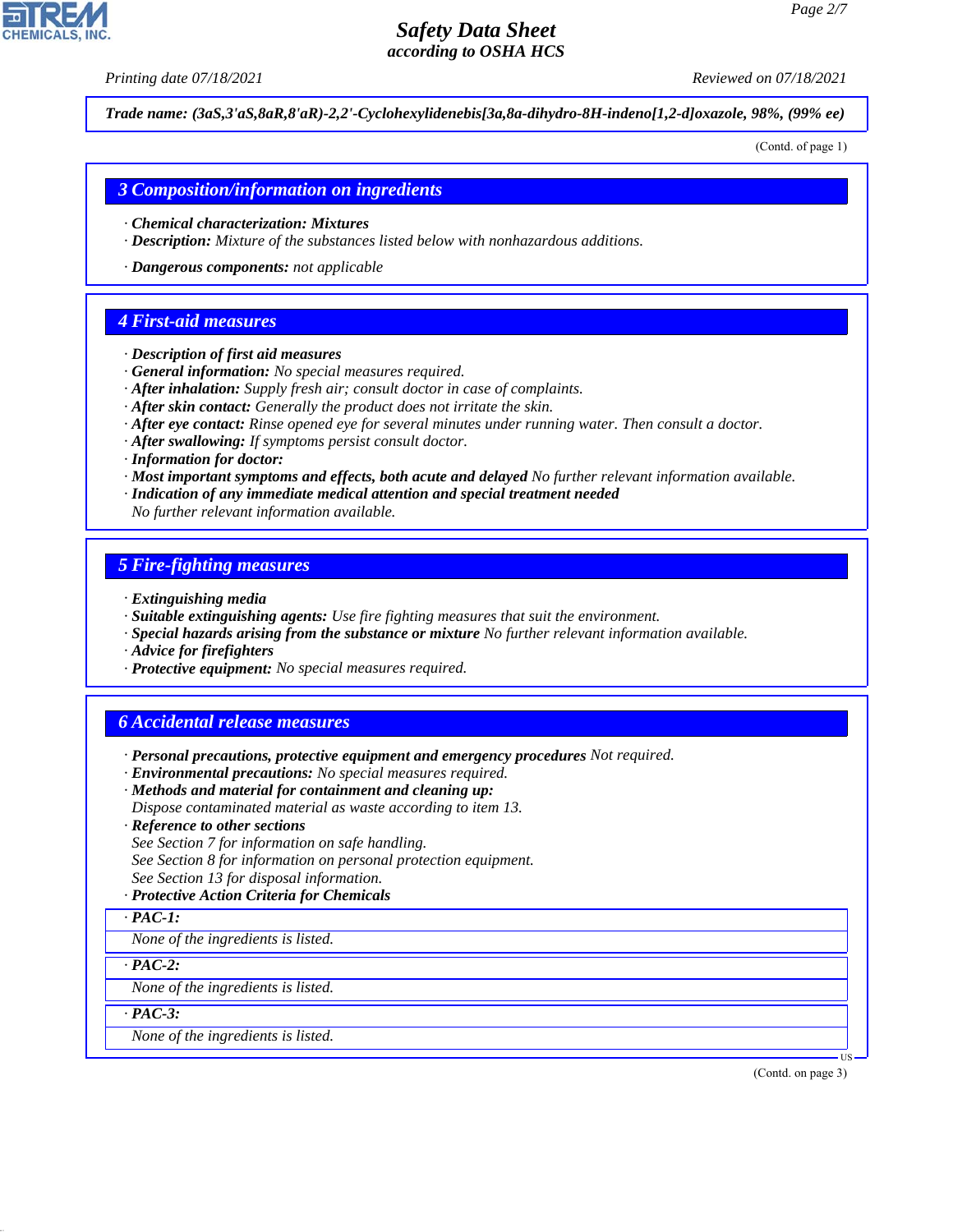*Printing date 07/18/2021 Reviewed on 07/18/2021*

*Trade name: (3aS,3'aS,8aR,8'aR)-2,2'-Cyclohexylidenebis[3a,8a-dihydro-8H-indeno[1,2-d]oxazole, 98%, (99% ee)*

(Contd. of page 2)

## *7 Handling and storage*

- *· Handling:*
- *· Precautions for safe handling No special measures required.*
- *· Information about protection against explosions and fires: No special measures required.*
- *· Conditions for safe storage, including any incompatibilities*
- *· Storage: Keep cool.*
- *· Requirements to be met by storerooms and receptacles: No special requirements.*
- *· Information about storage in one common storage facility: Not required.*
- *· Further information about storage conditions: None.*
- *· Recommended storage temperature: Store at temperatures not exceeding 4 °C. Keep cool.*
- *· Specific end use(s) No further relevant information available.*

### *8 Exposure controls/personal protection*

*· Additional information about design of technical systems: No further data; see item 7.*

- *· Control parameters*
- *· Components with limit values that require monitoring at the workplace:*

*The product does not contain any relevant quantities of materials with critical values that have to be monitored at the workplace.*

- *· Additional information: The lists that were valid during the creation were used as basis.*
- *· Exposure controls*
- *· Personal protective equipment:*
- *· General protective and hygienic measures:*
- *The usual precautionary measures for handling chemicals should be followed.*
- *· Breathing equipment: Not required.*
- *· Protection of hands:*



44.1.1

\_S*Protective gloves*

*The glove material has to be impermeable and resistant to the product/ the substance/ the preparation. Due to missing tests no recommendation to the glove material can be given for the product/ the preparation/ the chemical mixture.*

*Selection of the glove material on consideration of the penetration times, rates of diffusion and the degradation · Material of gloves*

*The selection of the suitable gloves does not only depend on the material, but also on further marks of quality and varies from manufacturer to manufacturer. As the product is a preparation of several substances, the resistance of the glove material can not be calculated in advance and has therefore to be checked prior to the application. · Penetration time of glove material*

*The exact break through time has to be found out by the manufacturer of the protective gloves and has to be observed.*

*· Eye protection: Safety glasses*

(Contd. on page 4)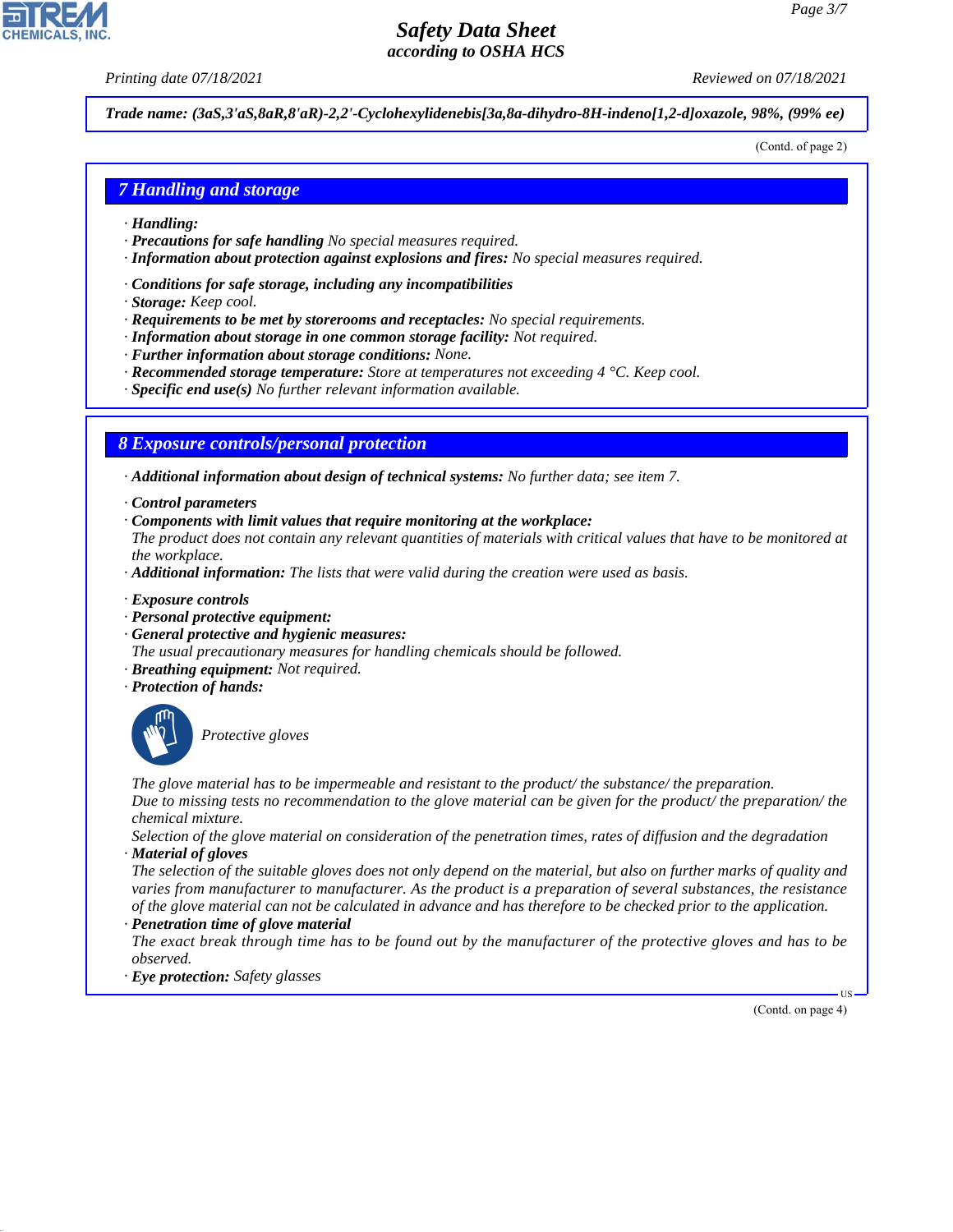$\overline{\phantom{a}}$ 

**CHEMICALS, INC.** 

*Printing date 07/18/2021 Reviewed on 07/18/2021*

*Trade name: (3aS,3'aS,8aR,8'aR)-2,2'-Cyclohexylidenebis[3a,8a-dihydro-8H-indeno[1,2-d]oxazole, 98%, (99% ee)*

(Contd. of page 3)

| <b>9 Physical and chemical properties</b>                  |                                               |  |
|------------------------------------------------------------|-----------------------------------------------|--|
| · Information on basic physical and chemical properties    |                                               |  |
| · General Information                                      |                                               |  |
| $\cdot$ Appearance:                                        |                                               |  |
| Form:                                                      | Powder                                        |  |
| Color:                                                     | Whitish                                       |  |
| $\cdot$ Odor:                                              | Characteristic                                |  |
| · Odor threshold:                                          | Not determined.                               |  |
| $\cdot$ pH-value:                                          | Not applicable.                               |  |
| · Change in condition                                      |                                               |  |
| <b>Melting point/Melting range:</b>                        | Undetermined.                                 |  |
| <b>Boiling point/Boiling range:</b>                        | Undetermined.                                 |  |
| · Flash point:                                             | Not applicable.                               |  |
| · Flammability (solid, gaseous):                           | Product is not flammable                      |  |
| · Ignition temperature:                                    |                                               |  |
| <b>Decomposition temperature:</b>                          | Not determined.                               |  |
| · Auto igniting:                                           | Product is not selfigniting.                  |  |
| · Danger of explosion:                                     | Product does not present an explosion hazard. |  |
| · Explosion limits:                                        |                                               |  |
| Lower:                                                     | Not determined.                               |  |
| <b>Upper:</b>                                              | Not determined.                               |  |
| · Vapor pressure:                                          | Not applicable.                               |  |
| $\cdot$ Density:                                           | Not determined.                               |  |
| · Relative density                                         | Not determined.                               |  |
| · Vapor density                                            | Not applicable.                               |  |
| · Evaporation rate                                         | Not applicable.                               |  |
| · Solubility in / Miscibility with                         |                                               |  |
| Water:                                                     | <i>Insoluble.</i>                             |  |
| · Partition coefficient (n-octanol/water): Not determined. |                                               |  |
| · Viscosity:                                               |                                               |  |
| Dynamic:                                                   | Not applicable.                               |  |
| Kinematic:                                                 | Not applicable.                               |  |
| · Solvent content:                                         |                                               |  |
| Organic solvents:                                          | $0.0\%$                                       |  |
| <b>VOC</b> content:                                        | 0.0 g/l / 0.00 lb/gl                          |  |
| $·$ Other information                                      | No further relevant information available.    |  |

# *10 Stability and reactivity*

*· Reactivity No further relevant information available.*

*· Chemical stability*

44.1.1

*· Thermal decomposition / conditions to be avoided: No decomposition if used according to specifications.*

- *· Possibility of hazardous reactions No dangerous reactions known.*
- *· Conditions to avoid No further relevant information available.*

(Contd. on page 5)

US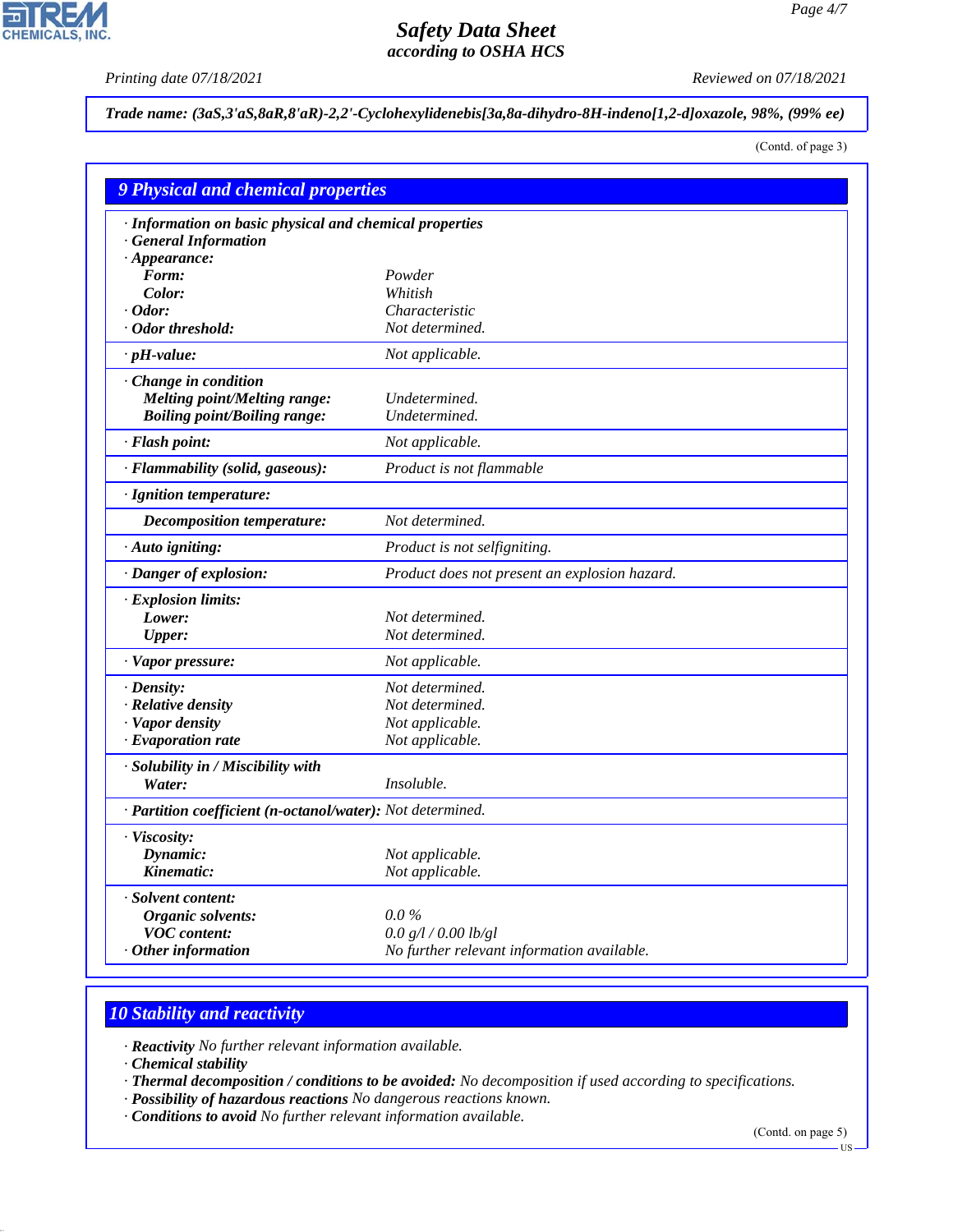*Printing date 07/18/2021 Reviewed on 07/18/2021*

(Contd. of page 4)

*Trade name: (3aS,3'aS,8aR,8'aR)-2,2'-Cyclohexylidenebis[3a,8a-dihydro-8H-indeno[1,2-d]oxazole, 98%, (99% ee)*

- *· Incompatible materials: No further relevant information available.*
- *· Hazardous decomposition products: No dangerous decomposition products known.*

# *11 Toxicological information*

- *· Information on toxicological effects*
- *· Acute toxicity:*
- *· Primary irritant effect:*
- *· on the skin: No irritant effect.*
- *· on the eye: No irritating effect.*
- *· Sensitization: No sensitizing effects known.*
- *· Additional toxicological information:*
- *The product is not subject to classification according to internally approved calculation methods for preparations:*

*When used and handled according to specifications, the product does not have any harmful effects according to our experience and the information provided to us.*

#### *· Carcinogenic categories*

*· IARC (International Agency for Research on Cancer)*

*None of the ingredients is listed.*

### *· NTP (National Toxicology Program)*

*None of the ingredients is listed.*

### *· OSHA-Ca (Occupational Safety & Health Administration)*

*None of the ingredients is listed.*

# *12 Ecological information*

### *· Toxicity*

- *· Aquatic toxicity: No further relevant information available.*
- *· Persistence and degradability No further relevant information available.*
- *· Behavior in environmental systems:*
- *· Bioaccumulative potential No further relevant information available.*
- *· Mobility in soil No further relevant information available.*
- *· Additional ecological information:*
- *· General notes: Not known to be hazardous to water.*
- *· Results of PBT and vPvB assessment*
- *· PBT: Not applicable.*
- *· vPvB: Not applicable.*
- *· Other adverse effects No further relevant information available.*

# *13 Disposal considerations*

- *· Waste treatment methods*
- *· Recommendation: Disposal must be made according to official regulations.*
- *· Uncleaned packagings:*

44.1.1

*· Recommendation: Disposal must be made according to official regulations.*

(Contd. on page 6)

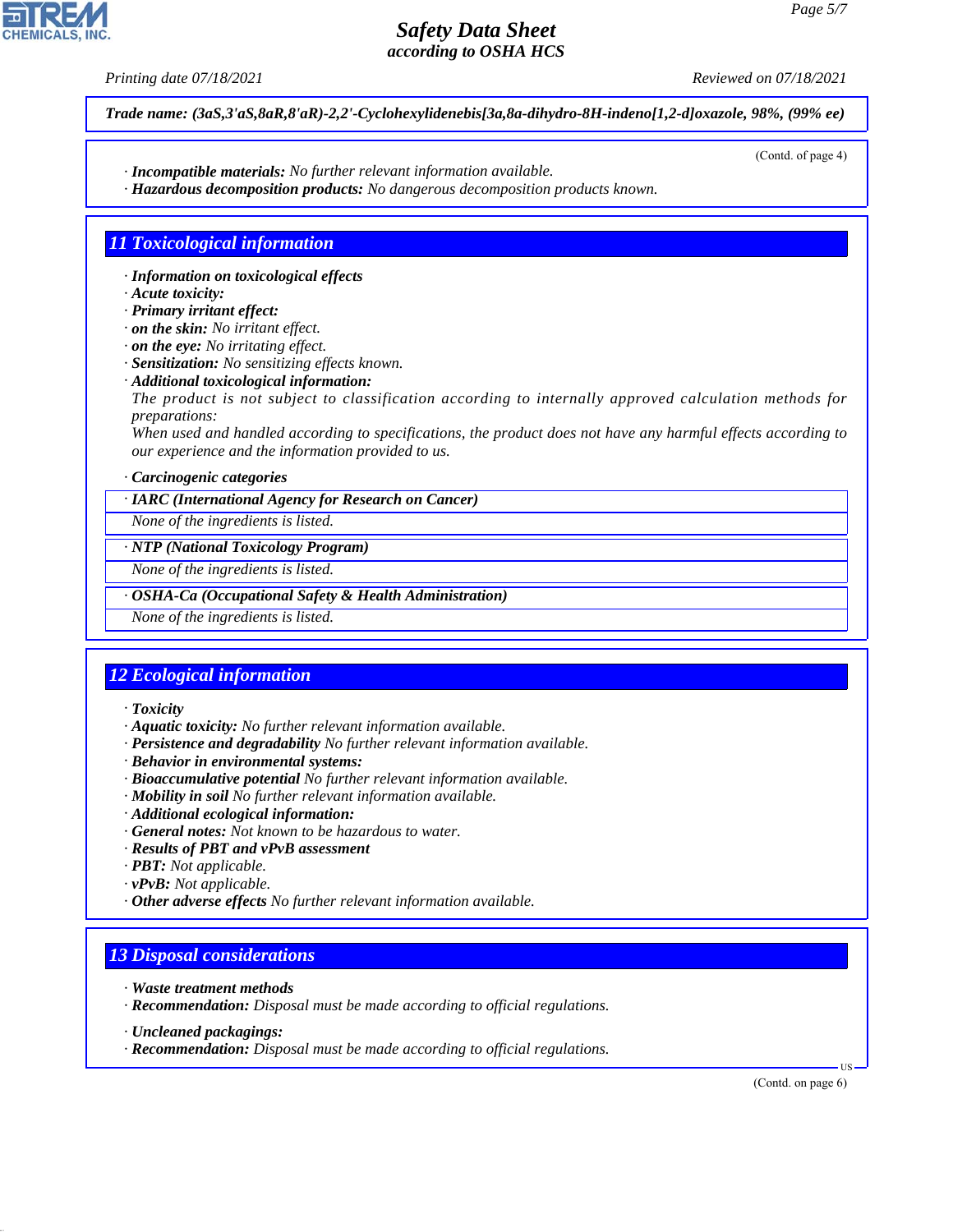$\overline{\phantom{a}}$ 

**CHEMICALS, INC.** 

*Printing date 07/18/2021 Reviewed on 07/18/2021*

*Trade name: (3aS,3'aS,8aR,8'aR)-2,2'-Cyclohexylidenebis[3a,8a-dihydro-8H-indeno[1,2-d]oxazole, 98%, (99% ee)*

(Contd. of page 5)

| <b>14 Transport information</b>                                                     |                 |
|-------------------------------------------------------------------------------------|-----------------|
| $\cdot$ UN-Number<br>· DOT, ADN, IMDG, IATA                                         | not regulated   |
| $\cdot$ UN proper shipping name<br>· DOT, ADN, IMDG, IATA                           | not regulated   |
| $\cdot$ Transport hazard class(es)                                                  |                 |
| · DOT, ADN, IMDG, IATA<br>$\cdot$ Class                                             | not regulated   |
| · Packing group<br>· DOT, IMDG, IATA                                                | not regulated   |
| · Environmental hazards:                                                            | Not applicable. |
| Special precautions for user                                                        | Not applicable. |
| · Transport in bulk according to Annex II of<br><b>MARPOL73/78 and the IBC Code</b> | Not applicable. |
| · UN "Model Regulation":                                                            | not regulated   |

## *15 Regulatory information*

*· Safety, health and environmental regulations/legislation specific for the substance or mixture · Sara*

*· Section 355 (extremely hazardous substances):*

*None of the ingredients is listed.*

*· Section 313 (Specific toxic chemical listings):*

*None of the ingredients is listed.*

*· TSCA (Toxic Substances Control Act):*

*None of the ingredients is listed.*

*· Proposition 65*

*· Chemicals known to cause cancer:*

*None of the ingredients is listed.*

*· Chemicals known to cause reproductive toxicity for females:*

*None of the ingredients is listed.*

*· Chemicals known to cause reproductive toxicity for males:*

*None of the ingredients is listed.*

*· Chemicals known to cause developmental toxicity:*

*None of the ingredients is listed.*

*· Carcinogenic categories*

*· EPA (Environmental Protection Agency)*

*None of the ingredients is listed.*

*· TLV (Threshold Limit Value established by ACGIH)*

*None of the ingredients is listed.*

*· NIOSH-Ca (National Institute for Occupational Safety and Health)*

*None of the ingredients is listed.*

44.1.1

(Contd. on page 7)

US